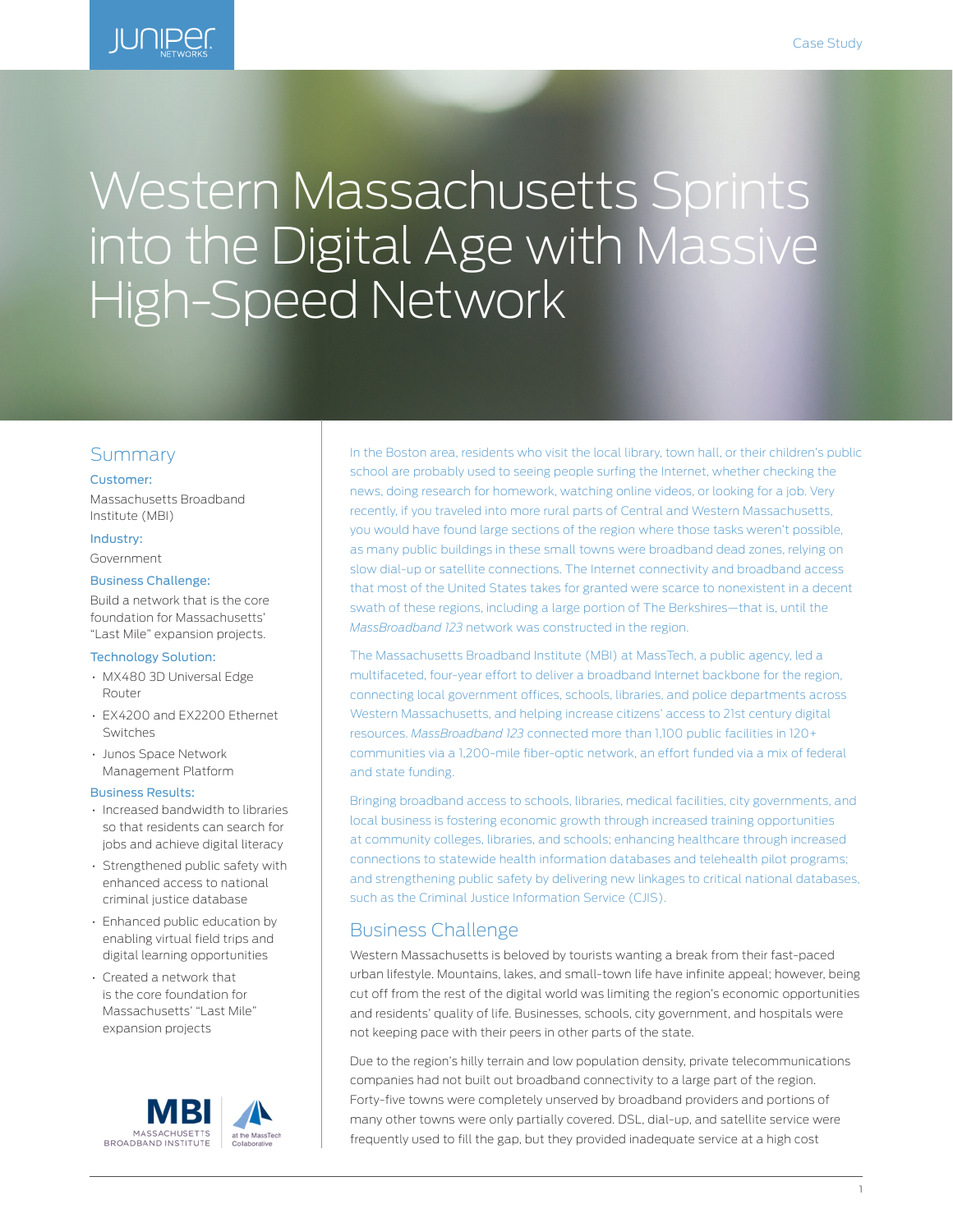in some cases. Few residents had fast, easy access to the Internet. To help close the digital divide, the Commonwealth of Massachusetts and the federal government, through the National Telecommunications & Information Administration's Broadband Technologies Opportunity Program, provided roughly \$90 million to the MBI to build a comprehensive, service-rich fiber network to connect public institutions to 21st century Internet and to create a fiber backbone across Western and North-Central Massachusetts.

The request-for-proposal (RFP) and bidding process for the network were complex, including both aerial and underground systems, electrical systems, as well as network equipment design and implementation. Network openness and compatibility, superior performance, and ease of management were the top priorities for the middle-mile fiber network. Multiple carriers needed to interconnect with *MassBroadband 123*, so all aspects of this "open access" network demanded carrier-grade features, performance, and interoperability.

*"Juniper provided the technical capabilities to support a complex network such as MassBroadband 123 and allows us to run a superior network on behalf of the Commonwealth of Massachusetts. As a public agency, the MBI is required to do thorough reviews of all vendors. Juniper's carrier-class reliability and management platform provided us the best visibility into network activity, which was why they rose to the top in our review process."*

#### Dave Charbonneau, Technical director, MBI

The RFP emphasized reliable and survivable network services incorporating overlapping, geographically diverse backbone rings with wide access coverage and redundancy. The network needed to support new and legacy network applications, services, and users, and it needed to integrate easily with carrier services, including carrier Ethernet, dense wavelength-division multiplexing (DWDM) and time-division multiplexing (TDM) transport services, delivering transmission rates of 1 Gbps, 2.5 Gbps, and 10 Gbps. To future-proof the network, it also needed to be scalable to 40 Gbps.

Meeting user requirements was essential, as the *MassBroadband 123* network would serve an incredibly broad range of needs. Public safety and emergency communications needed legacy TDM services and backhaul facility for wireless and mobile users. Hospitals wanted high-definition video for telemedicine. Schools wanted high-bandwidth access to Internet and Internet2. With so many different services, the network had to support strict qualityof-service (QoS) requirements for round-trip latency, packet loss, and jitter.

# Technology Solution

"Juniper provided the technical capabilities to support a complex network such as *MassBroadband 123* and allows us to run a superior network on behalf of the Commonwealth of Massachusetts," says Charbonneau, who prior to working at the MBI was a director at Tilson Technologies, which managed the construction of *MassBroadband 123*. "As a public agency, the MBI is required to do thorough reviews of all vendors. Juniper's carrierclass reliability and management platform provided us the best visibility into network activity, which was why they rose to the top in our review process."

The multitiered network has Juniper Networks® MX480 3D Universal Edge Router at each of its points of interconnection, or nodes, where network operators or customers can connect to the network. At just eight rack units, the space- and power-efficient MX480 has 5.12 Tbps of system capacity for high-density Ethernet interface support, as well as legacy SONET/SDH, ATM, and PDH connectivity. The SDN-ready MX480 also supports sophisticated subscriber management and IP VPN services for concurrent residential and business broadband service delivery.

The MX480 routers connect to Juniper Networks EX4200 and EX2200 Ethernet Switches, providing the aggregation and access layers. EX Series switches are highly available, powerful switches that deliver carrier-class reliability. EX2200 switches reside at police stations, schools, libraries, healthcare facilities, and government offices.

The MX Series routers and EX Series switches all run the same Juniper Networks Junos® operating system, Juniper's reliable, high-performance network OS. Using Junos OS automates network operations on a streamlined system, so administrators can focus more time on deploying new applications and services.

Juniper Networks Junos Space Network Management Platform is also used for comprehensive network management, allowing network administrators to easily configure new infrastructure and updates, monitor network activity, and proactively troubleshoot network glitches.

## Business Results

*MassBroadband 123* continues to prove its intrinsic value as more community anchor institutions sign up for network services each month. As the communities join the network, the power of Internet and broadband connectivity is evident.

"*MassBroadband 123* reflects the government's willingness to invest in infrastructure to create economic and educational opportunities for citizens across Massachusetts," says Charbonneau. "*MassBroadband 123* is the foundation for our current work to extend connectivity across the Last Mile, to unserved homes and businesses in these regions. We expect a wealth of long-term benefits from these investments."